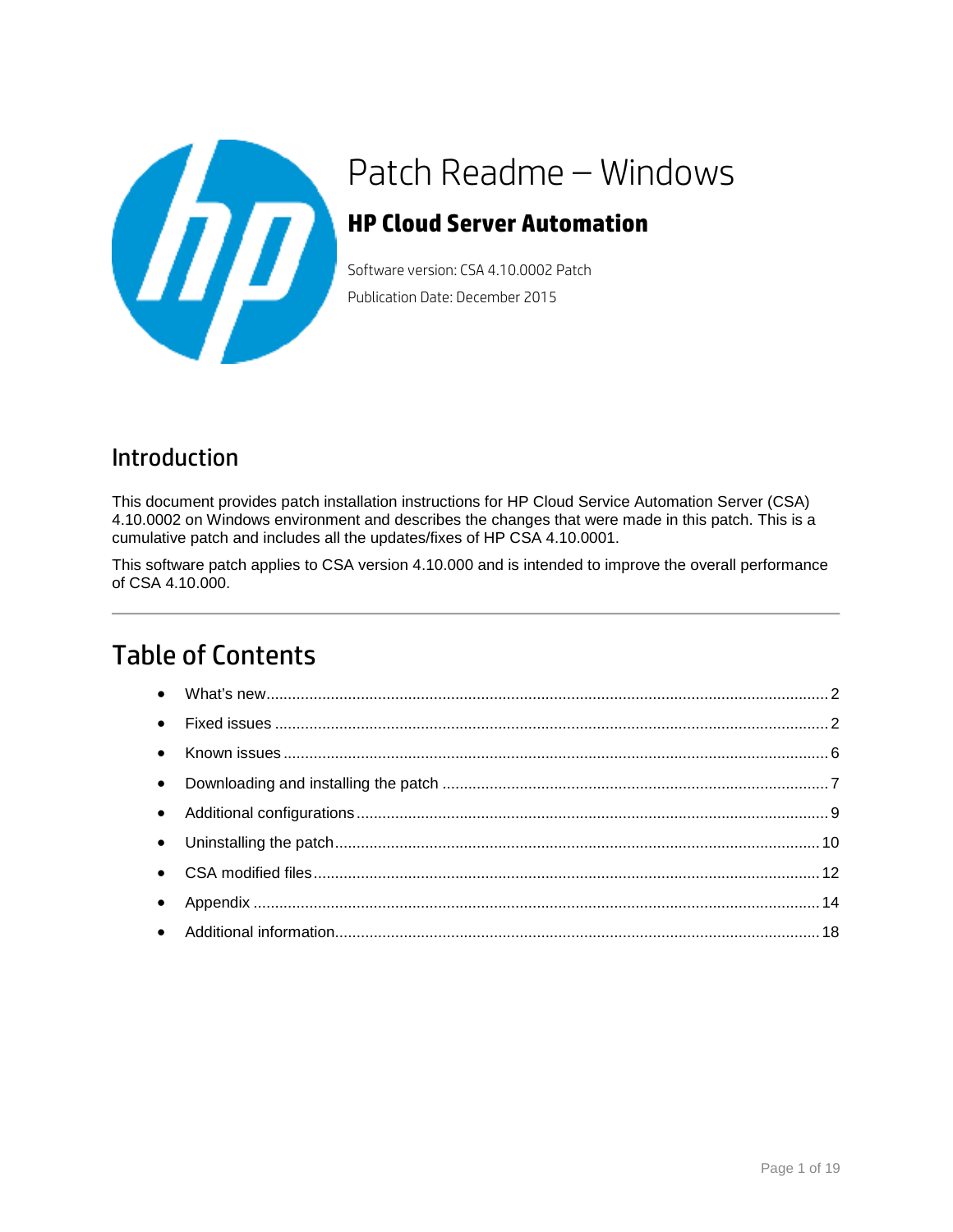## <span id="page-1-0"></span>What's new

To restrict the upload of sequence designs, the file upload is allowed only through the content archive zip file to directories that are relative to csa.war deployment directory, .<CSA HOME>/jbossas/standalone\deployments/csa.war directory.

## <span id="page-1-1"></span>Fixed issues

| <b>Change Request</b> | <b>Description of fixed issue</b>                                                                          |
|-----------------------|------------------------------------------------------------------------------------------------------------|
| QCCR1D184564          | Icons for Customer specific Component Templates were not show in<br><b>Service Details</b>                 |
| QCCR1D193468          | Modify Subscription allows end date to be set in the past and not future<br>beyond original end date       |
| QCCR1D204448          | Dynamic property values are not sorted by value but only by description                                    |
| QCCR1D200707          | Hidden or locked property value in a service offering is not used in<br>subscription                       |
| QCCR1D205849          | Prevent submission of new service requests on a subscription that already<br>has a pending service request |
| QCCR1D201916          | MPP doesn't retain sorted order of dynamic options values list on change                                   |
| QCCR1D188108          | MPP browse catalog page shows exception instead of list of catalogs                                        |
| QCCR1D194218          | CSA fails to show UF symbol for CLF currency                                                               |
| QCCR1D207801          | The "Checkout" button is validated if a blank line is selected for dynamic<br>options                      |
| QCCR1D204780          | Two Option fields when depends on one Option value the value seen is<br>empty when the page is loaded.     |
| QCCR1D194983          | Visible properties after switching the visibilities between "On" and "Off" in<br><b>Service Offering</b>   |
| QCCR1D188006          | Remove the blank value that appears at the top of the dropdown list when<br>cascaded options are used      |

#### **Table 1. Fixed Issues**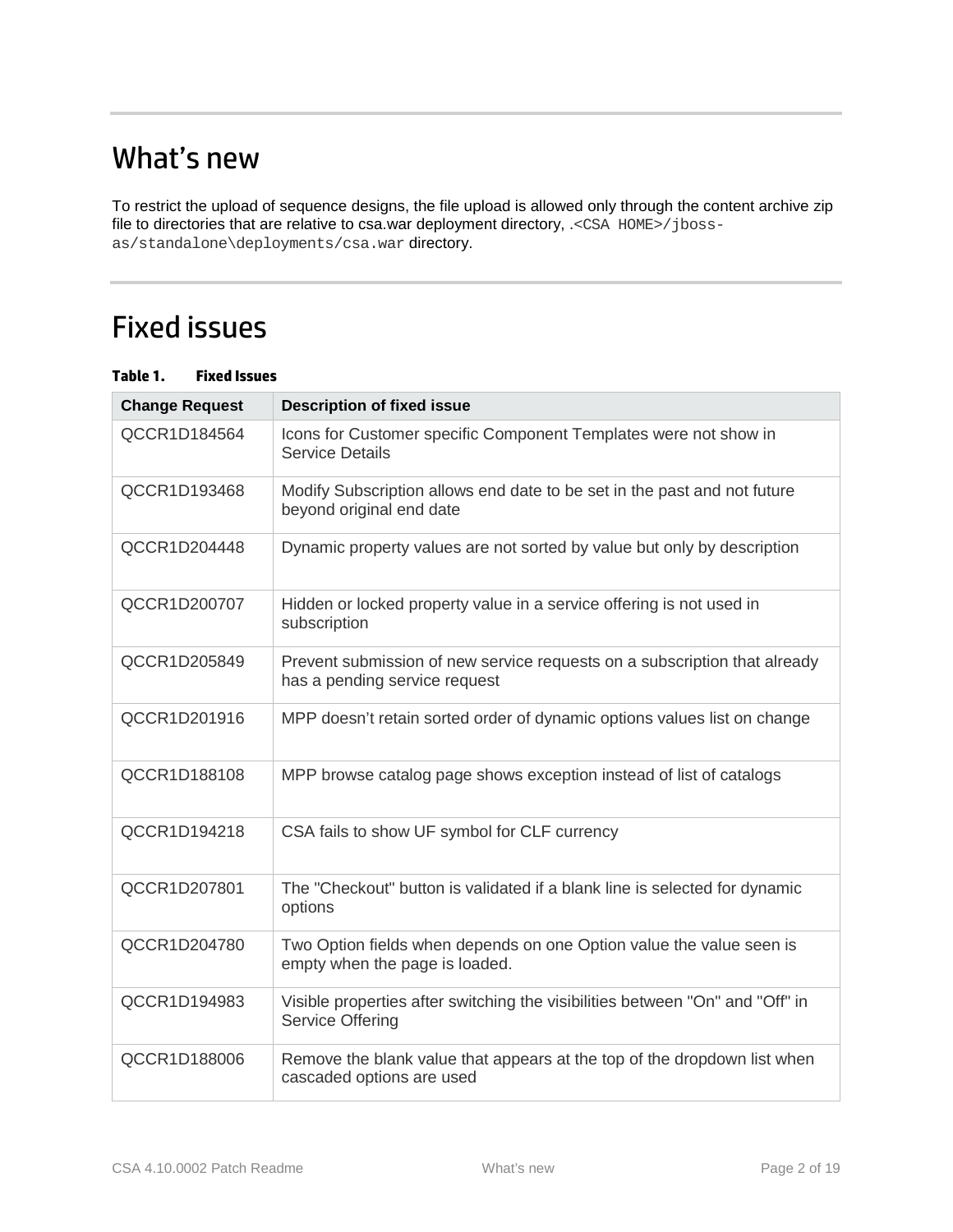| <b>Change Request</b> | <b>Description of fixed issue</b>                                                                                                                                    |  |  |  |  |  |  |
|-----------------------|----------------------------------------------------------------------------------------------------------------------------------------------------------------------|--|--|--|--|--|--|
| QCCR1D188143          | CSA 4.01 dynamic lists aren't passing property value                                                                                                                 |  |  |  |  |  |  |
| QCCR1D171236          | CSA server log indicates JDBC rollback error and CSA provider and<br>consumer portal fails to login intermittently.                                                  |  |  |  |  |  |  |
|                       | 1. Navigate to,                                                                                                                                                      |  |  |  |  |  |  |
|                       | (For Standalone) <csa_home>\jboss-as-<br/>7.1.1. Final\standalone\configuration.</csa_home>                                                                          |  |  |  |  |  |  |
|                       | (For Clustered environment) <csa_home>\jboss-as-<br/><math display="inline">\bullet</math><br/>7.1.1. Final\domain\configuration</csa_home>                          |  |  |  |  |  |  |
|                       | 2. Open standalone.xml file for editing.                                                                                                                             |  |  |  |  |  |  |
|                       | 3. Find the "dataSource" tag which is used for CSA database<br>configuration.                                                                                        |  |  |  |  |  |  |
|                       | 4. Based on the type of the database, add the following after the line<br>that ends with :                                                                           |  |  |  |  |  |  |
|                       | For MSSQL,<br>$\bullet$<br><validation></validation>                                                                                                                 |  |  |  |  |  |  |
|                       | <check-valid-connection-sql>select 1valid-connection-sql&gt; <validate-on-<br>match&gt;false<br/></validate-on-<br></check-valid-connection-sql>                     |  |  |  |  |  |  |
|                       | • For Oracle,                                                                                                                                                        |  |  |  |  |  |  |
|                       | <validation><br/><check-valid-connection-sql>select 1 from<br/>dual</check-valid-connection-sql> <validate-on-<br>match&gt;false<br/></validate-on-<br></validation> |  |  |  |  |  |  |
| QCCR1D189070          | Categories already deleted from Catalog are still displayed in the MPP                                                                                               |  |  |  |  |  |  |
| QCCR1D202049          | After applying the hotfix for option model cache, Option set and options<br>inside option sets are showing in random order on both MPP and SMC<br>portal             |  |  |  |  |  |  |
| QCCR1D189776          | Making artifact relationship building configurable during artifact import and<br>preview. The following property was added to the csa.properties files:              |  |  |  |  |  |  |
|                       | com.hp.csa.import.BUILD_ARTIFACT_RELATIONSHIP=true                                                                                                                   |  |  |  |  |  |  |
|                       | By default, the value is set to true. If the value is changed to false,<br>Association Details will not appear in the Import preview.                                |  |  |  |  |  |  |
| QCCR1D190452          | SO with a large Service Design (with wide optionsets) takes a long time to<br>load in the MPP                                                                        |  |  |  |  |  |  |
| QCCR1D193223          | Cannot use Named Approvers in approval policy when sAMAccount name<br>is not same as CN                                                                              |  |  |  |  |  |  |
| QCCR1D206906          | In CSA 4.1 running the db purging tool fails with "Cannot insert the value<br>NULL into column 'ARTIFACT_ID', table                                                  |  |  |  |  |  |  |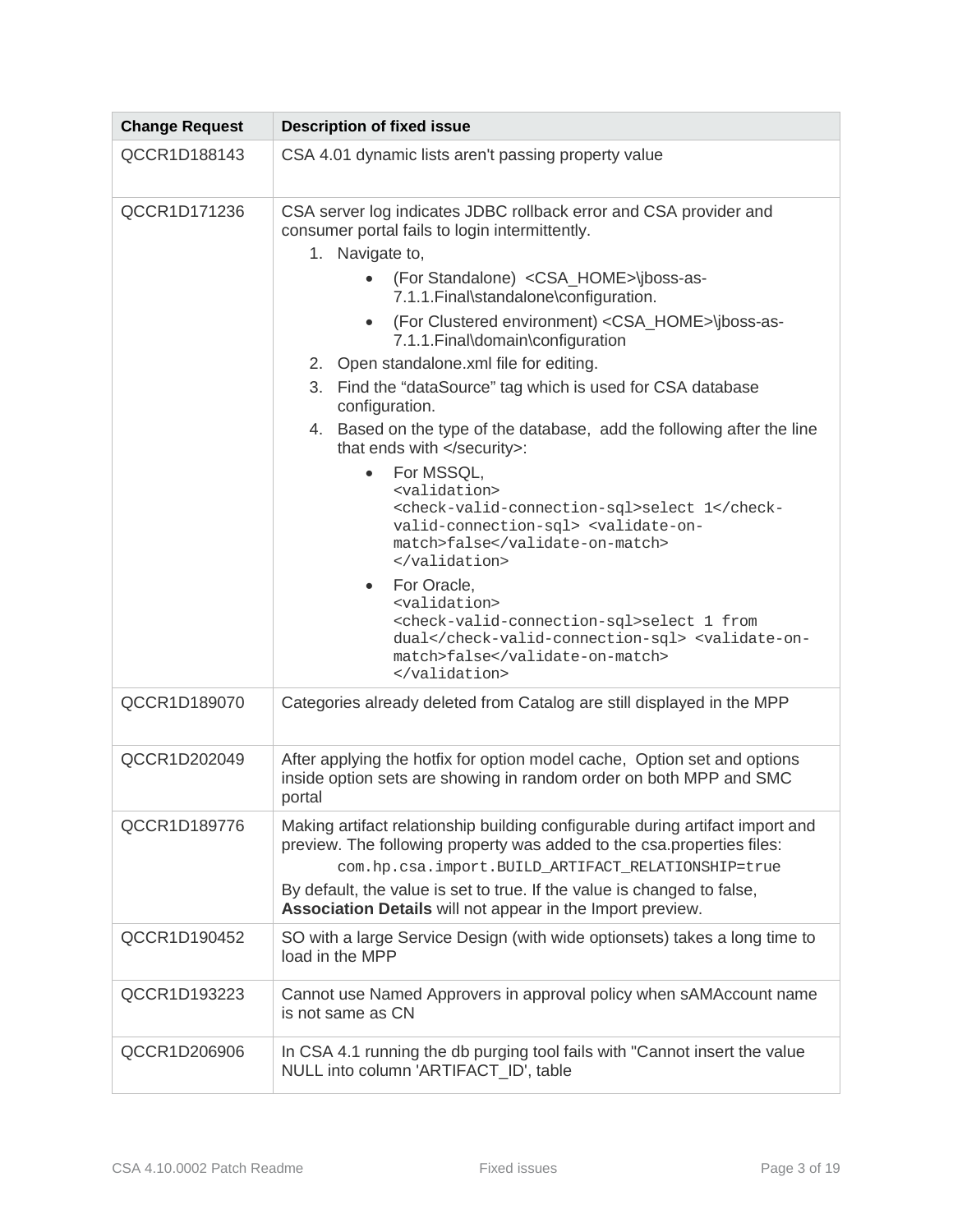| <b>Change Request</b> | <b>Description of fixed issue</b>                                                                                                                                                             |  |  |  |  |  |
|-----------------------|-----------------------------------------------------------------------------------------------------------------------------------------------------------------------------------------------|--|--|--|--|--|
|                       | 'HPCSA.dbo.CSA_PROPERTY_BINDING'; column does not allow nulls.<br>UPDATE fails.[]"                                                                                                            |  |  |  |  |  |
| QCCR1D203620          | LDAP authentication fails for users with no 'Reader' role in AD/ADLDS                                                                                                                         |  |  |  |  |  |
| QCCR1D207085          | Number of offerings are reported incorrectly in the Catalog's category page.                                                                                                                  |  |  |  |  |  |
| QCCR1D208611          | Unable to associate notification with subscription through REST API                                                                                                                           |  |  |  |  |  |
| QCCR1D204497          | 'Increase Utilization' action doesn't work with Custom Pool Selection Flow                                                                                                                    |  |  |  |  |  |
| QCCR1D203261          | The static list names are not shown in the offering nor the MPP and instead<br>lists the UIDs                                                                                                 |  |  |  |  |  |
| QCCR1D202270          | When setting the properties for the imported topology component under<br>Designer /Topology Components/Component Detail to type 'Static list',<br>duplicated values are passed to the OO flow |  |  |  |  |  |
| QCCR1D187634          | 3.x /user/instance/{instanceId}/request REST API not returning the list of<br>requests.                                                                                                       |  |  |  |  |  |
| QCCR1D191867          | CSA 4.01 - API Issue with CloudCruiser - Discrepancy between Request<br><b>Summary and Request Detail</b>                                                                                     |  |  |  |  |  |
| QCCR1D191869          | /user/mysubscription returning subscription for a user from other<br>organization                                                                                                             |  |  |  |  |  |
| QCCR1D189624          | API to resume subscription when it is paused step                                                                                                                                             |  |  |  |  |  |
| QCCR1D191868          | Filters for modify start and end dates are not working in REST call                                                                                                                           |  |  |  |  |  |
| QCCR1D192827          | CSA 3.2 does not finalize more than 1 component                                                                                                                                               |  |  |  |  |  |
| QCCR1D184932          | TRACKING OO defect: Sequence Designs SDs Get Resource Provider<br>Details OO flow step shows the Providers Password in clear plain text for<br>All the Providers Used.                        |  |  |  |  |  |
| QCCR1D203485          | Results of a method in CSAIntegrationHelper is different for different CSA<br>releases                                                                                                        |  |  |  |  |  |
| QCCR1D202331          | CSA performance degrades over a period of time owing to database<br>transactions.                                                                                                             |  |  |  |  |  |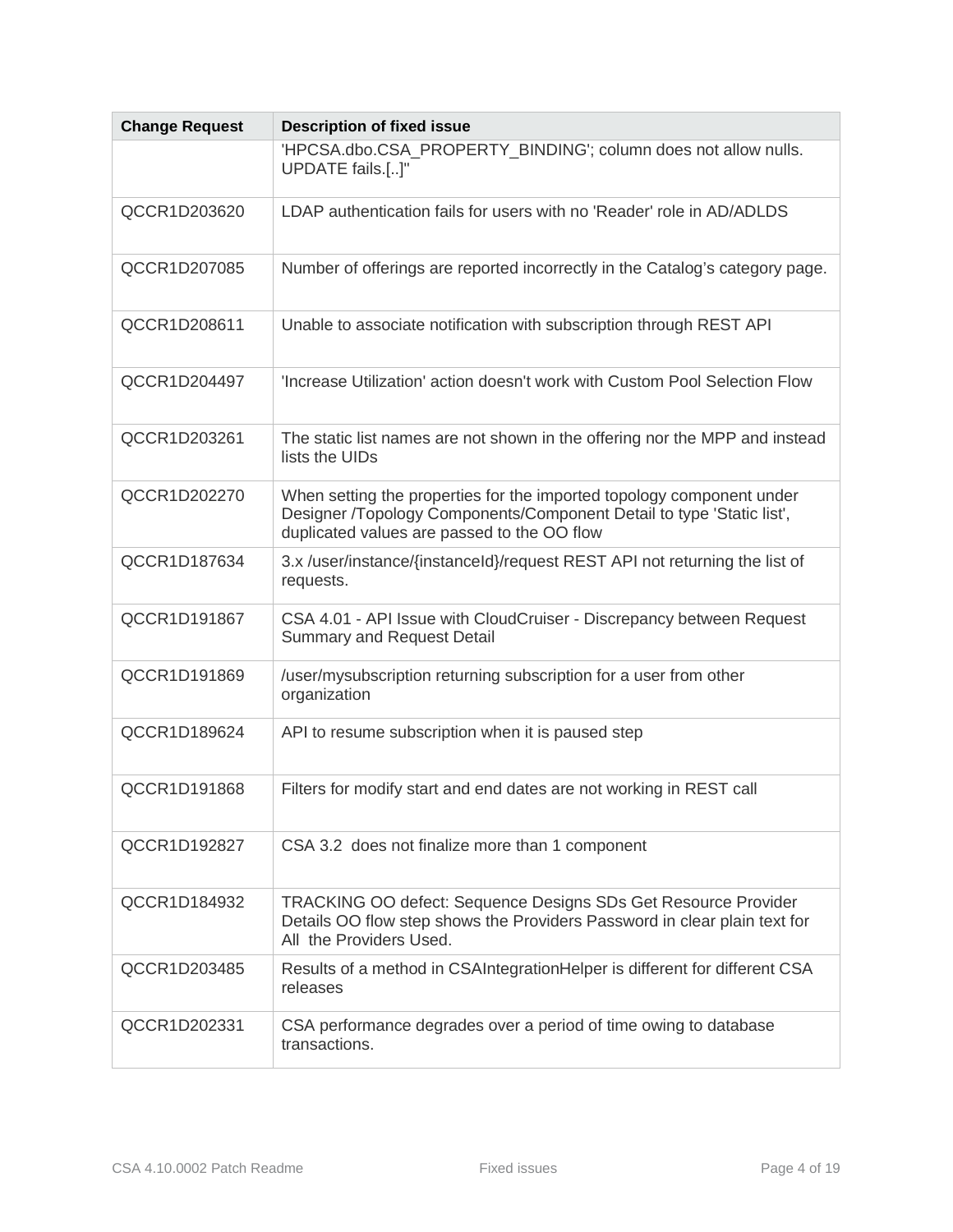| <b>Change Request</b>                                                                      | <b>Description of fixed issue</b>                                                                      |  |  |  |  |  |  |
|--------------------------------------------------------------------------------------------|--------------------------------------------------------------------------------------------------------|--|--|--|--|--|--|
| QCCR1D193803                                                                               | Low performance when loading request in MPP                                                            |  |  |  |  |  |  |
| QCCR1D195024                                                                               | Approver user is unable to download any document the Consumer attaches                                 |  |  |  |  |  |  |
| QCCR1D195209                                                                               | CSA Lifecycle engine callback records are processed slowly                                             |  |  |  |  |  |  |
| QCCR1D195087                                                                               | CSA actions timeout even when the OO flows succeed                                                     |  |  |  |  |  |  |
| QCCR1D201389                                                                               | CSA is taking about 2-4 hours to execute the lifecycle actions, when CSA<br>PEM record gets corrupted. |  |  |  |  |  |  |
| QCCR1D200748                                                                               | Unable to fetch the components of a specific component type for a user.                                |  |  |  |  |  |  |
| QCCR1D195133                                                                               | Limitations in having more than three approvers in the Named Group<br>Template                         |  |  |  |  |  |  |
| QCCR1D194215<br>Option's properties with Multiple Client Tokens are displayed out of order |                                                                                                        |  |  |  |  |  |  |
| QCCR1D194226                                                                               | Performance issues when provisioning more than 10 subscriptions                                        |  |  |  |  |  |  |
| QCCR1D194105                                                                               | Encrypt CSA Clear Text Password visible under OO Central Logs                                          |  |  |  |  |  |  |
|                                                                                            | To apply the fix, you must perform additional configuration steps. See,<br>Applying content pack.      |  |  |  |  |  |  |
| QCCR1D187898                                                                               | REST API to fetch the components of a particular type for a particular user                            |  |  |  |  |  |  |
| QCCR1D187987                                                                               | Problem when trying to use a parent SA policy in a Topology design                                     |  |  |  |  |  |  |
| QCCR1D188132                                                                               | Manage Servers on SA workflows no longer work for CSA 4.10                                             |  |  |  |  |  |  |
|                                                                                            | To apply the fix, you must perform additional configuration steps. See,<br>Applying content pack.      |  |  |  |  |  |  |
| QCCR8C25639                                                                                | Amazon Get Volume Details deploy/undeploy subflow shouldn't pause for<br>input                         |  |  |  |  |  |  |
|                                                                                            | To apply the fix, you must perform additional configuration steps. See,<br>Applying content pack.      |  |  |  |  |  |  |
| Issues fixed by 4.10.0001 patch                                                            |                                                                                                        |  |  |  |  |  |  |
| QCCR1D187355                                                                               | Component copy (SaveAs) cannot be deleted when original component with<br>relation used in design      |  |  |  |  |  |  |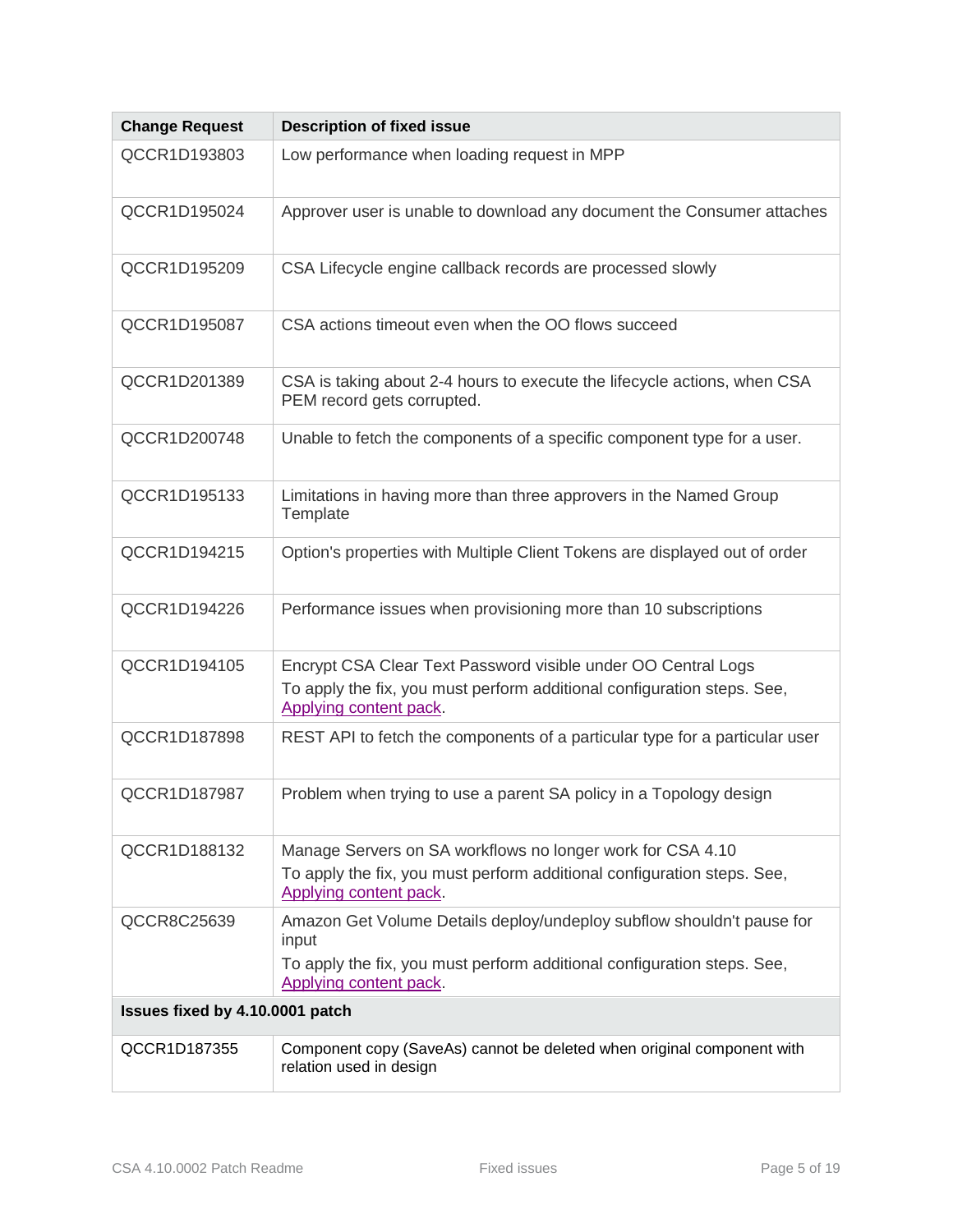| <b>Change Request</b> | <b>Description of fixed issue</b>                                                                                                                                                                                            |  |  |  |  |  |
|-----------------------|------------------------------------------------------------------------------------------------------------------------------------------------------------------------------------------------------------------------------|--|--|--|--|--|
| QCCR1D187618          | Publishing a topology design may hang sometimes when multiple relationships<br>are configured between components that result in a dense graph.                                                                               |  |  |  |  |  |
| QCCR1D187734          | Saving a Topology design which had a component used in a profile<br>configuration but deleted from the design later generates unexpected error and<br>prevents from saving the design afterwards.                            |  |  |  |  |  |
| QCCR1D187987          | Problem when trying to use a parent SA policy in a Topology design                                                                                                                                                           |  |  |  |  |  |
| QCCR1D188133          | Lifecycle execution records created infinitely when component is in described<br>state and set to 'move to finalized'                                                                                                        |  |  |  |  |  |
| QCCR1D188894          | In MPP the Subscriber Option's cascaded properties are displayed out of order.                                                                                                                                               |  |  |  |  |  |
| QCCR1D190072          | The active browser window loses focus and falls behind all other windows on<br>the desktop, which may cause the appearance that it has disappeared<br>altogether depending on what else is open on the desktop at that time. |  |  |  |  |  |
| QCCR1D190447          | After upgrading to CSA 4.1 from CSA 4.01 the same dynamic property is<br>displayed 4 times in the request page.                                                                                                              |  |  |  |  |  |
| QCCR1D190564          | If the Subscription failed in deploy phase and marked as terminated, only the<br>delete button will appear on the MPP portal. Hence there is no method to<br>cancel and de-provision the allocated resources if any.         |  |  |  |  |  |

## <span id="page-5-0"></span>Known issues

The Patch Uninstallation fails with "Insufficient Access" error if the environment variable CSA\_HOME has forward slashes.

**Workaround**: To uninstall the patch in this scenario,

Change all references to "CSA Installation Folder" in the below mentioned files so that it has backward slashes only. E.g. "C:/Program Files/Hewlett-Packard/CSA" to "C:\Program Files\Hewlett-Packard\CSA" in the following files:

- \\_CSA\_4\_10\_2\_installation\Uninstaller\Uninstall HP Cloud Service Automation Patch.lax
- Program Files\Zero G Registry\.com.zerog.registry.xml
- \_CSA\_4\_10\_2\_installation\Uninstaller\.com.zerog.registry.xml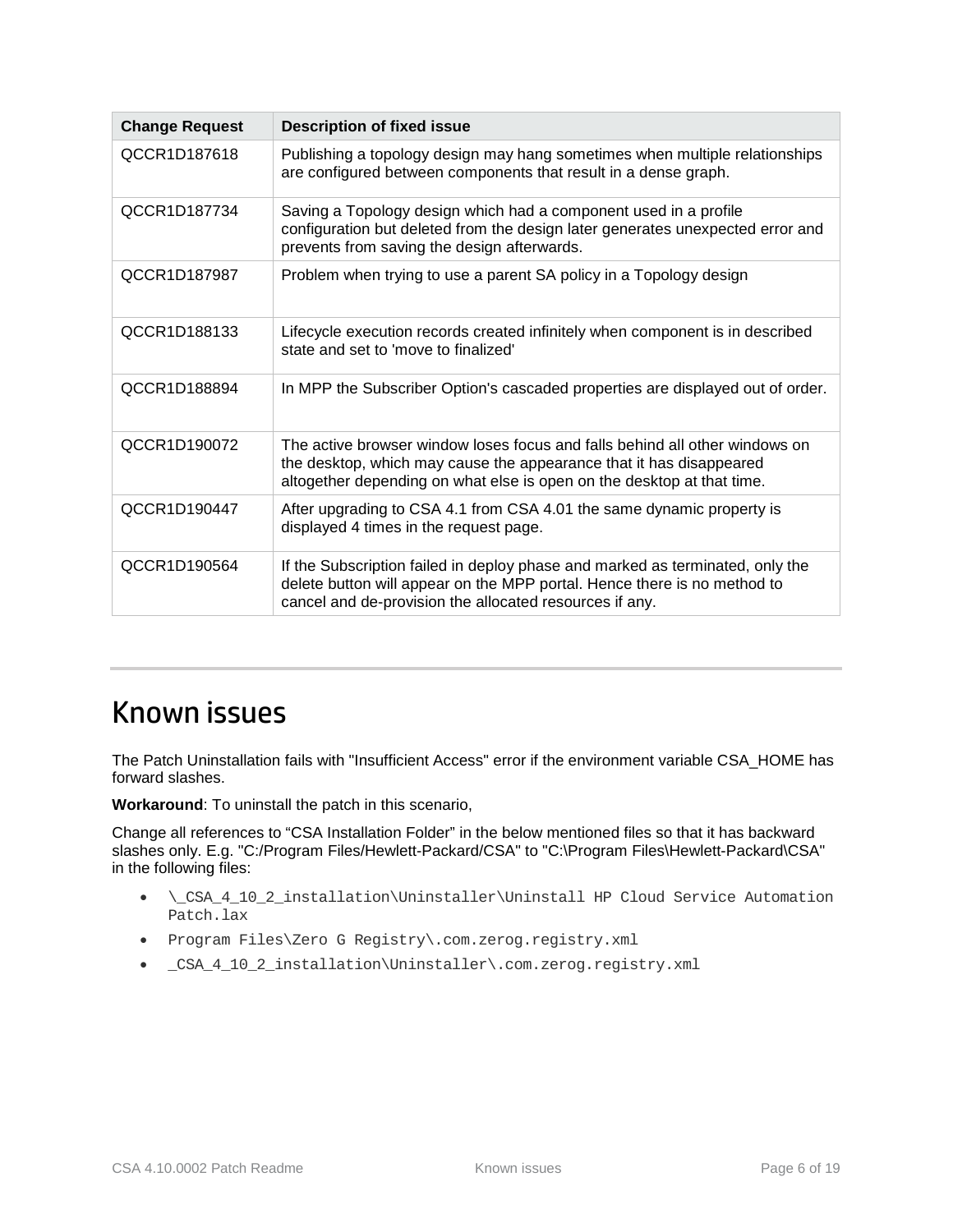## <span id="page-6-0"></span>Downloading and installing the patch

### <span id="page-6-1"></span>Pre-installation requirements

Before installing the patch…

- 1. Review all instructions in this document.
- 2. Review the Hewlett-Packard Support Line User Guide or your Hewlett-Packard support terms and conditions for precautions, scope of license, restrictions, and limitations of liability and warranties.
- 3. Download the patch file.
- 4. Make sure that your system meets the following minimum requirements:
	- a. Minimum hardware
		- i. CPU: 4 CPU, 3.0 GHz
		- ii. RAM: 8 GB
		- iii. Hard Drive: 20 GB
	- b. Operating system:

For supported operating systems details, see HP Cloud Service Automation Support Matrix available at: [http://support.openview.hp.com/sc/support\\_matrices.jsp](http://support.openview.hp.com/sc/support_matrices.jsp)

c. Software:

Version 4.10.000 of HP Cloud Service Automation

- 5. In a Windows environment, in order to run the CSA Patch Installer, the CSA HOME environment variable needs to be set for the remote MPP node, as the default path, C: \Program Files\Hewlett-Packard\CSA.
- 6. Back up the CSA environment.
- 7. Make sure that new subscriptions are not being created and that existing subscriptions are not being modified when this patch installer is being applied.

**Important**: Failing to do this can leave CSA in an unstable state and the patch application can fail.

8. Sign out of all open instances of the HP CSA Provider Console and HP Marketplace Portal.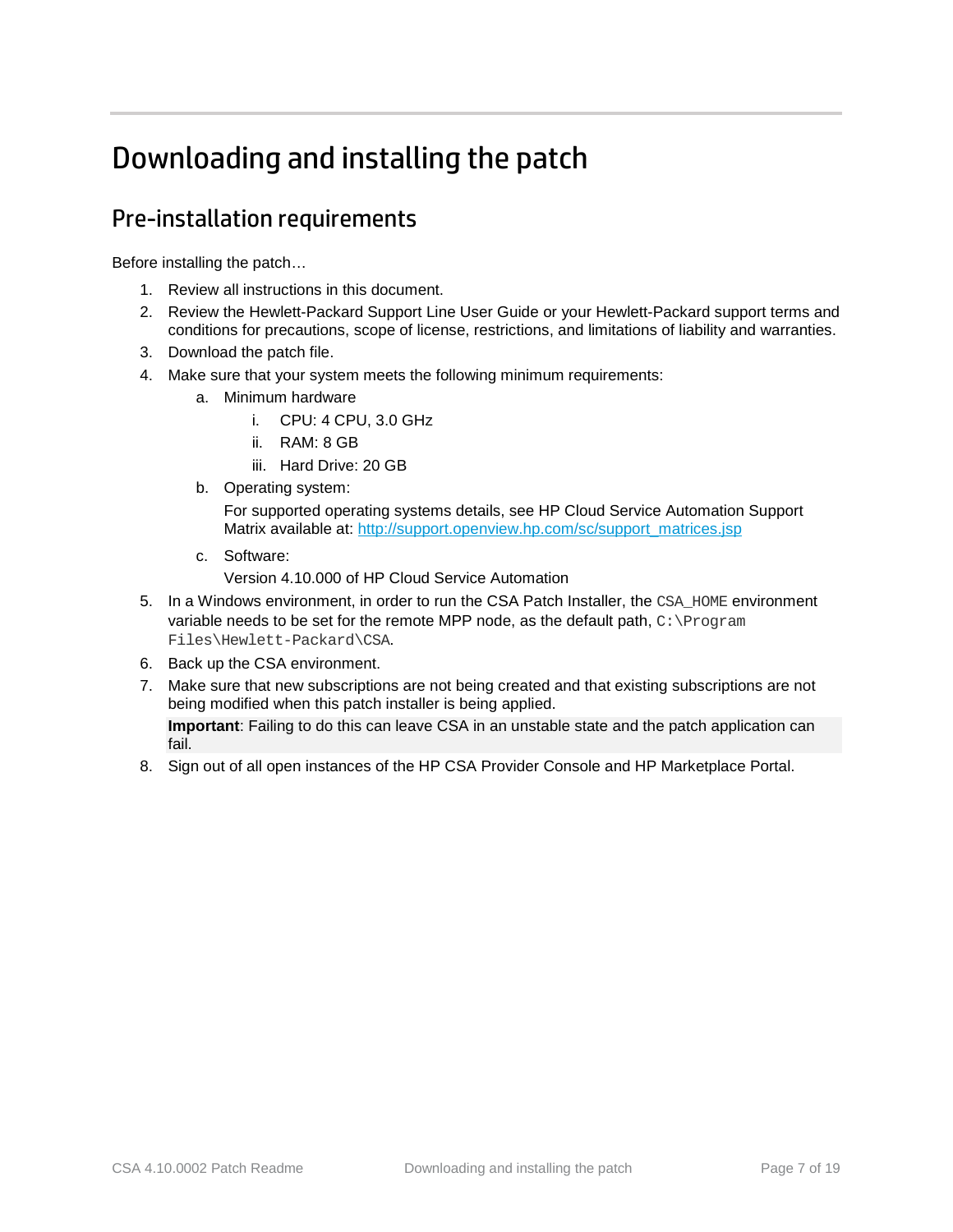- 9. Stop the following CSA Services:
	- a. HP Cloud Service Provider
	- b. HP Marketplace Portal

#### Installing the patch on standalone CSA servers

To install the patch in a standalone configuration:

- 1. Complete prerequisite steps described under [Pre-installation requirements.](#page-6-1)
- 2. Extract the HP\_CSA\_Patch\_04.10.0002.exe file from the patch zip file.
- 3. Execute HP\_CSA\_Patch\_04.10.0002.exe to open the HP Cloud Service Automation Patch Installation wizard.
- 4. Click **Next** to open the CSA Environment Selection wizard.
- 5. Select **Standalone** for the CSA installation and click **Next**.
- 6. Select **Yes** to install the patch on remote MPP. Select **No** to install the patch on Standalone servers. By default, **No** is selected.
- 7. Click **Install** to run the complete patch installation.
- 8. When prompted, click **Done** to exit the installation.
- 9. Verify the installation and start services as instructed below under [Verifying the installation.](#page-8-2)

#### Installing the patch on clustered CSA servers

To install the patch in a clustered environment, perform these steps on all nodes of the CSA cluster:

- 1. Complete prerequisite steps described under [Pre-installation requirements.](#page-1-0)
- 2. Before installing the patch, make sure that the JBoss service has stopped in all the nodes of the CSA cluster, either by using the JBoss Web Management interface running on the master node of the CSA cluster, or by executing the following command on the master node of the CSA clusterjboss-cli.bat --connect --controller=<CSA Master Node IP address>:9999 \host=master:shutdown

Replace port 9999 in the command above with the port configured in the CSA cluster environment. And also make sure that HP Marketplace Portal service also has stopped in all the nodes of cluster.

- 3. Extract the HP\_CSA\_Patch\_04.10.0002.exe file from the patch zip file.
- 4. Execute HP\_CSA\_Patch\_04.10.0002.exe to open the HP Cloud Service Automation Patch Installation wizard.
- 5. Click **Next** to open the CSA Environment Selection wizard.
- 6. Select **Cluster** for your CSA installation and click **Next**.
- 7. Select **Yes** to install the patch on remote MPP. Select **No** to install the patch on Standalone servers. By default, **No** is selected.
- 8. Click **Install** to run the complete patch installation.
- 9. When prompted, click **Done** to exit the installation.
- 10. Verify the installation and start services as instructed below under, [Verifying the installation.](#page-8-2)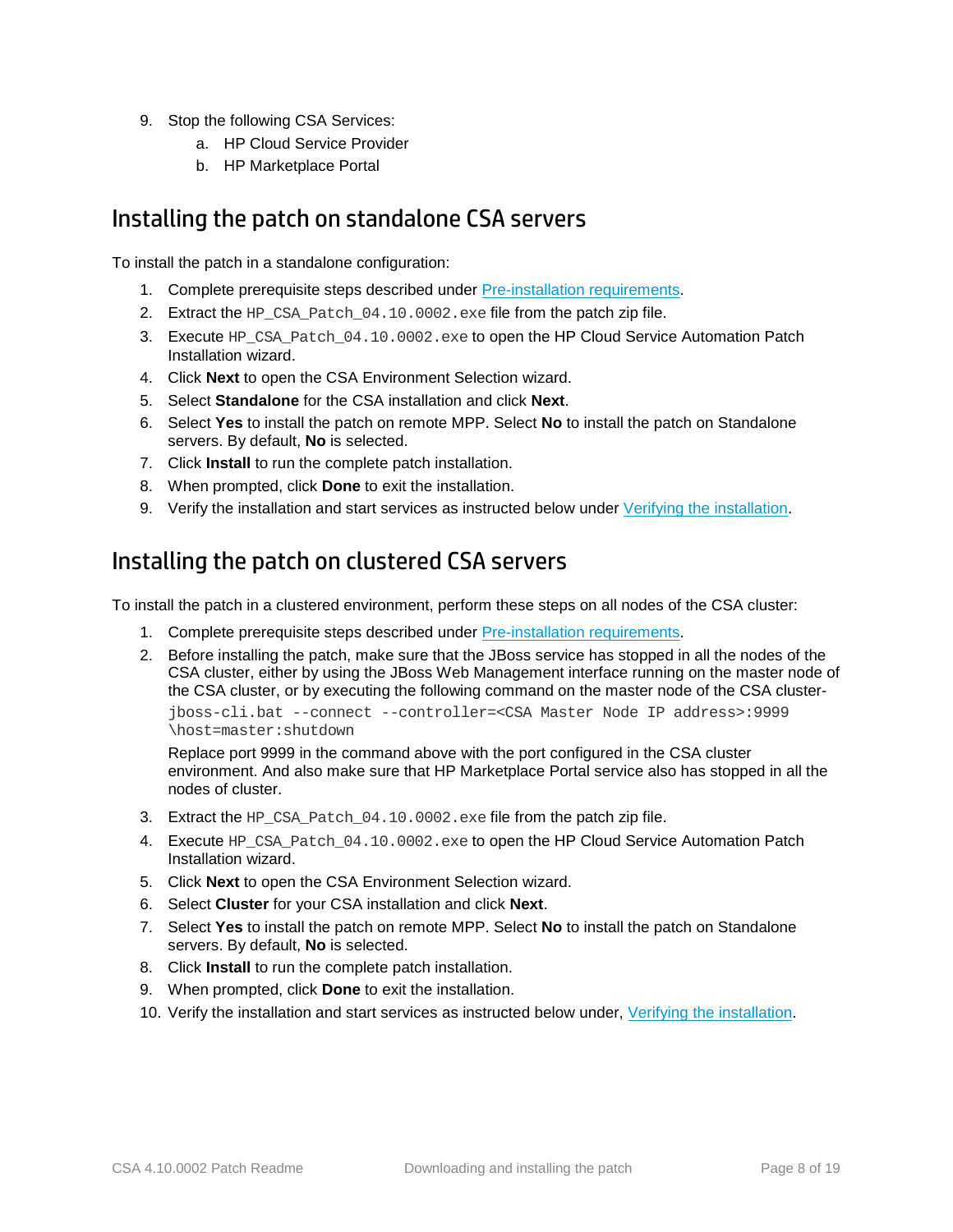### <span id="page-8-2"></span>Verifying the installation

The verification steps apply to both standalone and clustered environments. For clustered environments, complete these steps on each node after completing the installation on each node.

- 1. Verify the logs for any errors under <CSA\_HOME>\CSA\_04\_10\_2\_installation\Logs
- 2. Ensure that the browser cache is cleared.
- 3. Verify the HP Cloud Service Automation service and HP Marketplace Portal services are running. **Note**: For Windows, the services should automatically be started by the patch installer. **Important**: For clustered CSA servers, start the services on all nodes.
- 4. Launch the Cloud Service Management Console and Markteplace Portal, log in, and then check for the updated version.

**Note**: If there are errors in the log files, create a backup of the log files, restore the backup of the CSA environment, and contact HP Support.

## <span id="page-8-0"></span>Additional configurations

### <span id="page-8-1"></span>Applying content pack

To apply the content pack oo10-csa-cp-4.10.003.jar, perform the following steps:

**Note**: If HP CSA and HP Operations Orchestration are running on different systems, copy or take backup of oo10-csa-cp-4.10.000.jar/CSA-AMAZON-CP-4.10.0000.jar file from the HP Cloud Service Automation system to the HP Operations Orchestration system. Before deploying oo10-csa-cp-4.10.003.jar perform the steps to edit the provider flows. See, [Steps to modify the provider flow to fix the plain text password](#page-13-1)  [issue.](#page-13-1)

- 1. If HP CSA and HP Operations Orchestration are running on different systems, copy oo10-csa-cp-4.10.003.jar/CSA-AMAZON-CP-4.10.0001.jar to the HP Operations Orchestration system
- 2. The HP CSA content packs must be deployed after you have deployed the base HP Operations Orchestration content packs.
- 3. From HP Operations Orchestration Central, click **Content Management**. Click **Content Pack**s.
- 4. Click **Deploy New Content**.
- 5. Click **Add files** for deployment icon. Select the oo10-csa-cp-4.10.003/CSA-AMAZON-CP-4.10.0001 content pack, and click **Open**.
- 6. Click **Deploy**. The deployment may take a few minutes and the dialog will show a progress bar.
- 7. When the deployment succeeds, click **Close** to close the dialog.
- 8. The version of CSA content should be 4.10.003.
- 9. The version of CSA-AMAZON content should be 4.10.0001.

#### Modifying JBoss configuration

#### **To optimize CSA performance, perform the following steps**

1. Add the following lines to applicationContext.xml (<CSA\_HOME>\jboss-as-7.1.1.Final\standalone\deployments\csa.war\WEB-INF)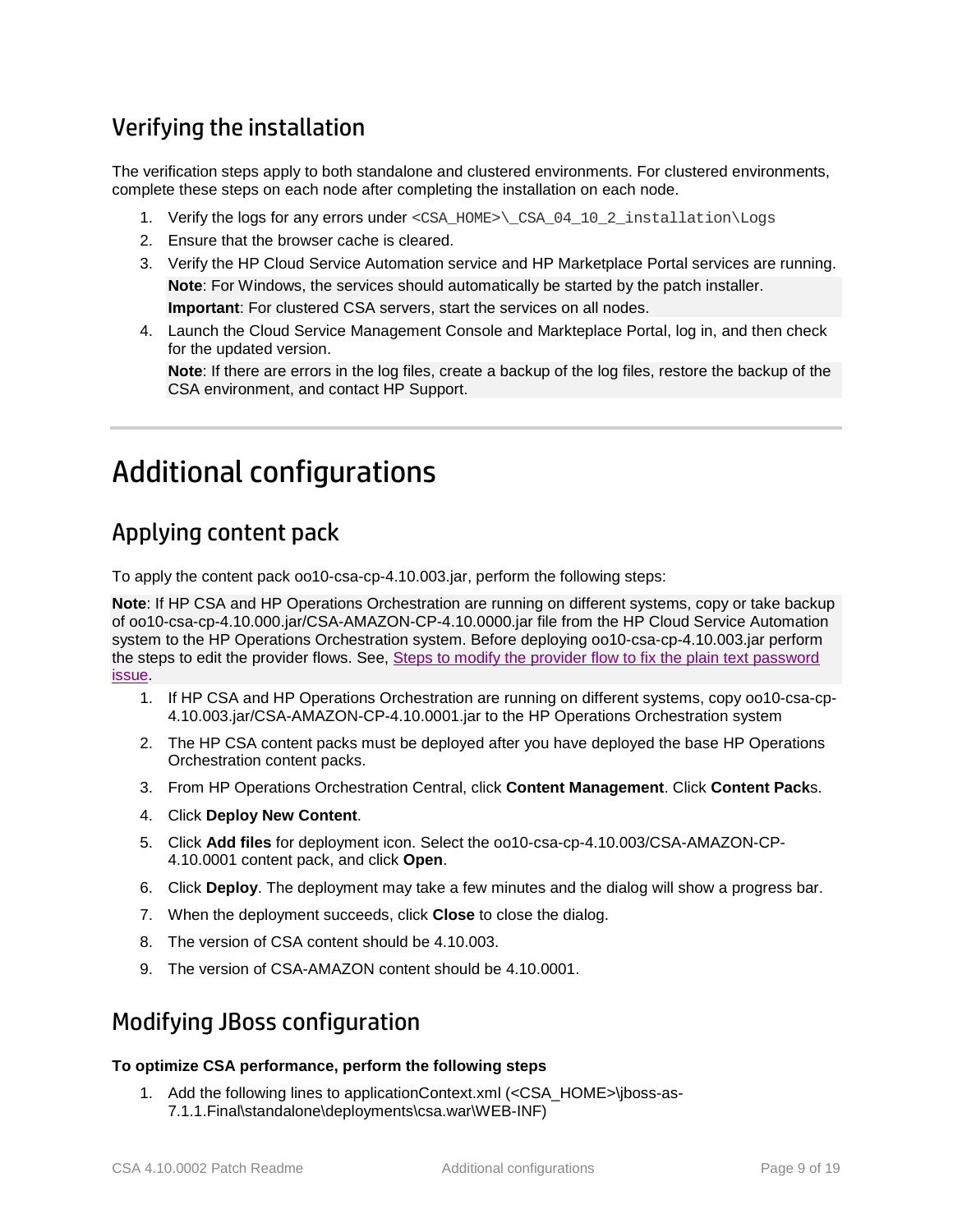<value>com.hp.csa.model.vo.consumer.UserSubscriptionComponentsVO</value>

```
<value>com.hp.csa.model.vo.consumer.UserSubscriptionComponentsVOList</value
>
```
Beneath the following lines.

```
 <bean id="jaxb2Marshaller" 
class="org.springframework.oxm.jaxb.Jaxb2Marshaller">
          <property name="classesToBeBound">
          <list>
```
- 2. Modify the following properties in standalone.xml under <CSA\_HOME>\jboss-as-7.1.1.Final\standalone\configuration folder.
	- a. Set "native=false" in the following property. <subsystem xmlns="urn:jboss:domain:web:1.1" default-virtualserver="default-host" instance-id="\${jboss.node.name}" native="false">
	- b. Set max-connections to 3000 in the https property. <connector name="https" protocol="HTTP/1.1" scheme="https" socketbinding="https" secure="true" max-connections="3000">

If using cluster than update the below properties in domain.xml file under <CSA\_HOME>/jboss-as-7.1.1.Final/domain/configuration folder.

- a. Set "native=false" in the following property. <subsystem xmlns="urn:jboss:domain:web:1.1" default-virtualserver="default-host" instance-id="\${jboss.node.name}" native="false">
- b. Set max-connections to 3000 in the http property. <connector name="https" protocol="HTTP/1.1" scheme="https" socketbinding="https" secure="true" max-connections="3000">
- 3. Disable TieredCompilation and add –server option
	- a. For standalone install, add following lines to standalone.conf.bat in <CSA\_HOME>\jboss-as-7.1.1.Final\bin\standalone.conf.bat set "JAVA\_OPTS=-server -XX:-TieredCompilation %JAVA\_OPTS%"
	- b. For Cluster install, add following lines to standalone.conf.bat in <CSA\_HOME>\jboss-as-7.1.1.Final\bin\domain.conf.bat set "JAVA\_OPTS=-server -XX:-TieredCompilation %JAVA\_OPTS%"
- <span id="page-9-0"></span>4. Restart CSA

### Uninstalling the patch

#### <span id="page-9-1"></span>Preparing for uninstallation

- 1. Backup the CSA environment.
- 2. Make sure that new subscriptions are not being created and that existing subscriptions are not being modified when this patch installer is being applied.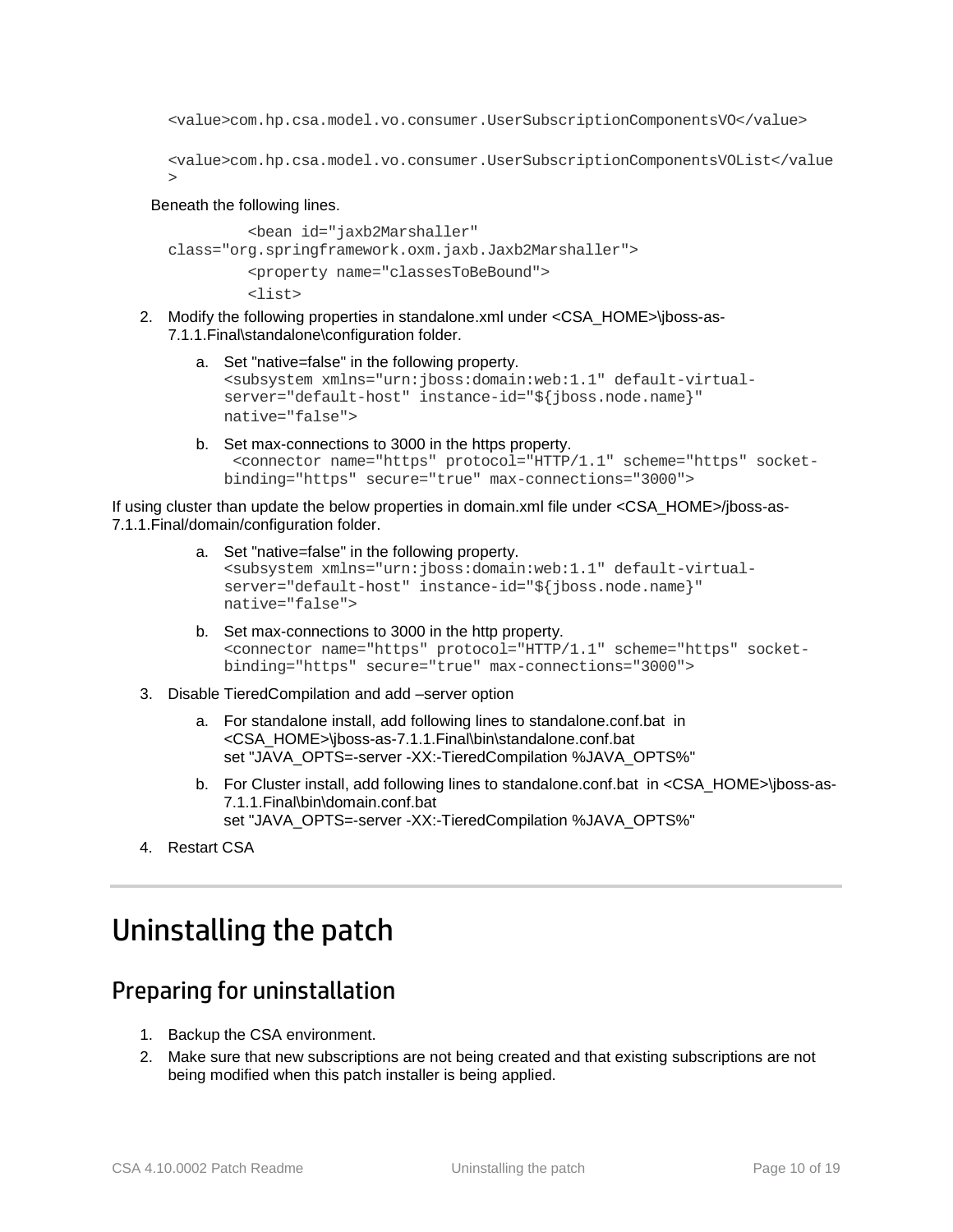**Important**: Failing to do this can leave CSA in an unstable state and the patch application can fail.

3. Stop the HP Cloud Service Automation and HP Marketplace Portal services. **Important**: For clustered CSA servers, stop the services on all nodes.

### Uninstalling the patch on standalone CSA servers

You can uninstall the patch in a standalone environment using either of the following methods:

- Using the Control Panel
- Using the Uninstall HP Cloud Service Automation Patch wizard

To uninstall the patch using the Control Panel:

- 1. Complete prerequisite steps described under [Preparing for uninstallation.](#page-9-1)
- 2. Navigate to Control Panel and choose **Uninstall a program**.
- 3. Select **HP Cloud Service Automation Patch** and click **Uninstall**.
- 4. Follow the instructions on the uninstall wizard to uninstall the patch.
- 5. Verify the uninstallation and start services as instructed below under, [Verifying the uninstallation.](#page-11-1)

To uninstall the patch using the Uninstall HP Cloud Service Automation Patch wizard:

- 1. Complete the prerequisite steps described under [Preparing for uninstallation.](#page-9-1)
- 2. Navigate to <CSA\_HOME>\\_CSA\_04\_10\_2\_installation\Uninstaller folder.
- 3. Execute Uninstall HP Cloud Service Automation Patch.exe to open the Uninstall HP Cloud Service Automation Patch wizard.
- 4. Click **Uninstall** to uninstall the patch.
- 5. Click **Done** to exit from the uninstall wizard.
- 6. Verify the uninstallation and start services as instructed below under, [Verifying the uninstallation.](#page-11-1)

#### <span id="page-10-0"></span>Uninstalling the patch on clustered CSA servers

You can uninstall the patch in a clustered environment using either of the following methods:

- Using the Control Panel
- Using the Uninstall HP Cloud Service Automation Patch wizard

To uninstall the patch using the Control Panel, perform the following steps on each node of the cluster after stopping the services on all nodes of the HP CSA cluster:

- 1. Complete prerequisite steps described under [Preparing for uninstallation.](#page-9-1)
- 2. Before installing the patch, make sure that the JBoss service has stopped in all the nodes of the CSA cluster, either by using the JBoss Web Management interface running on the master node of the CSA cluster, or by executing the following command on the master node of the CSA clusterjboss-cli.bat --connect --controller=<CSA Master Node IP address>:9999 \host=master:shutdown

Replace port 9999 in the command above with the port configured in the CSA cluster environment. And also make sure that HP Marketplace Portal service also has stopped in all the nodes of cluster.

- 3. Navigate to the Control Panel and choose **Uninstall a program**.
- 4. Select **HP Cloud Service Automation Patch** and click **Uninstall**.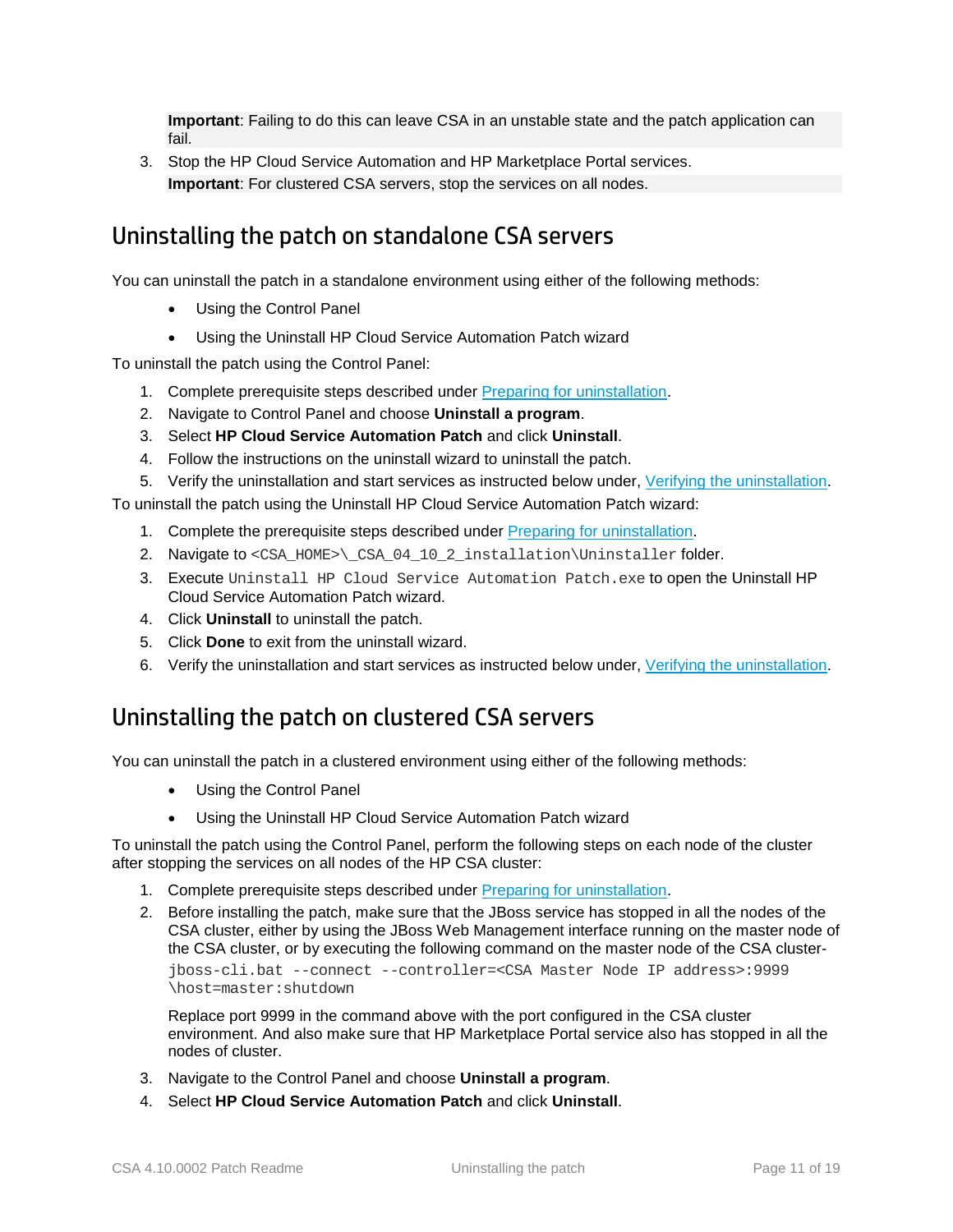- 5. Follow the instructions in the uninstall wizard to uninstall the patch.
- 6. Verify the uninstallation and start services as instructed below under, [Verifying the uninstallation.](#page-10-0)

To uninstall the patch using the Uninstall HP Cloud Service Automation Patch wizard, perform the following steps:

- 1. Complete prerequisite steps described under [Preparing for uninstallation.](#page-9-1)
- 2. Before installing the patch, make sure that the JBoss service has stopped in all the nodes of the CSA cluster, either by using the JBoss Web Management interface running on the master node of the CSA cluster, or by executing the following command on the master node of the CSA clusterjboss-cli.bat --connect --controller=<CSA Master Node IP address>:9999 \host=master:shutdown

Replace port 9999 in the command above with the port configured in the CSA cluster environment. And also make sure that HP Marketplace Portal service also has stopped in all the nodes of cluster.

- 3. Navigate to <CSA\_HOME>\\_CSA\_04\_10\_2\_installation\Uninstaller folder.
- 4. Execute Uninstall HP Cloud Service Automation Patch.exe. The Uninstall HP Cloud Service Automation Patch wizard opens.
- 5. Click **Uninstall**. The patch is uninstalled.
- 6. Click **Done** to exit from the uninstall wizard.
- 7. Verify the uninstallation and start services as instructed below under, [Verifying the uninstallation.](#page-10-0)

#### <span id="page-11-1"></span>Verifying the uninstallation

The verification steps apply to both standalone and clustered environments. For clustered environments, complete these steps on each node after completing the uninstallation on each node.

- 1. Verify the logs for any errors under CSA\_HOME\ CSA\_4\_10\_2\_installation\Logs
- 2. Ensure that the browser cache is cleared.
- 3. Start the HP Cloud Service Automation and HP Marketplace Portal services if they are not up and running.

**Important**: In a clustered environment, make sure services are started on all nodes.

## <span id="page-11-0"></span>CSA modified files

The following is the list of modified files:

```
<CSA_HOME>\jboss-as-7.1.1.Final\standalone\deployments\csa.war\*
<CSA_HOME>\jboss-as-
7.1.1.Final\domain\servers\<DOMAIN_SERVER_NAME>\deployments\csa.war\*
<CSA_HOME>\jboss-as-7.1.1.Final\standalone\deployments\ idm-service.war\*
<CSA_HOME>\jboss-as-
7.1.1.Final\domain\servers\<DOMAIN_SERVER_NAME>\deployments\ idm-
service.war\*
<CSA_HOME>\jboss-as-7.1.1.Final\standalone\configuration\standalone.xml
<CSA_HOME>\Tools\ProcessDefinitionTool\process-defn-tool.jar
```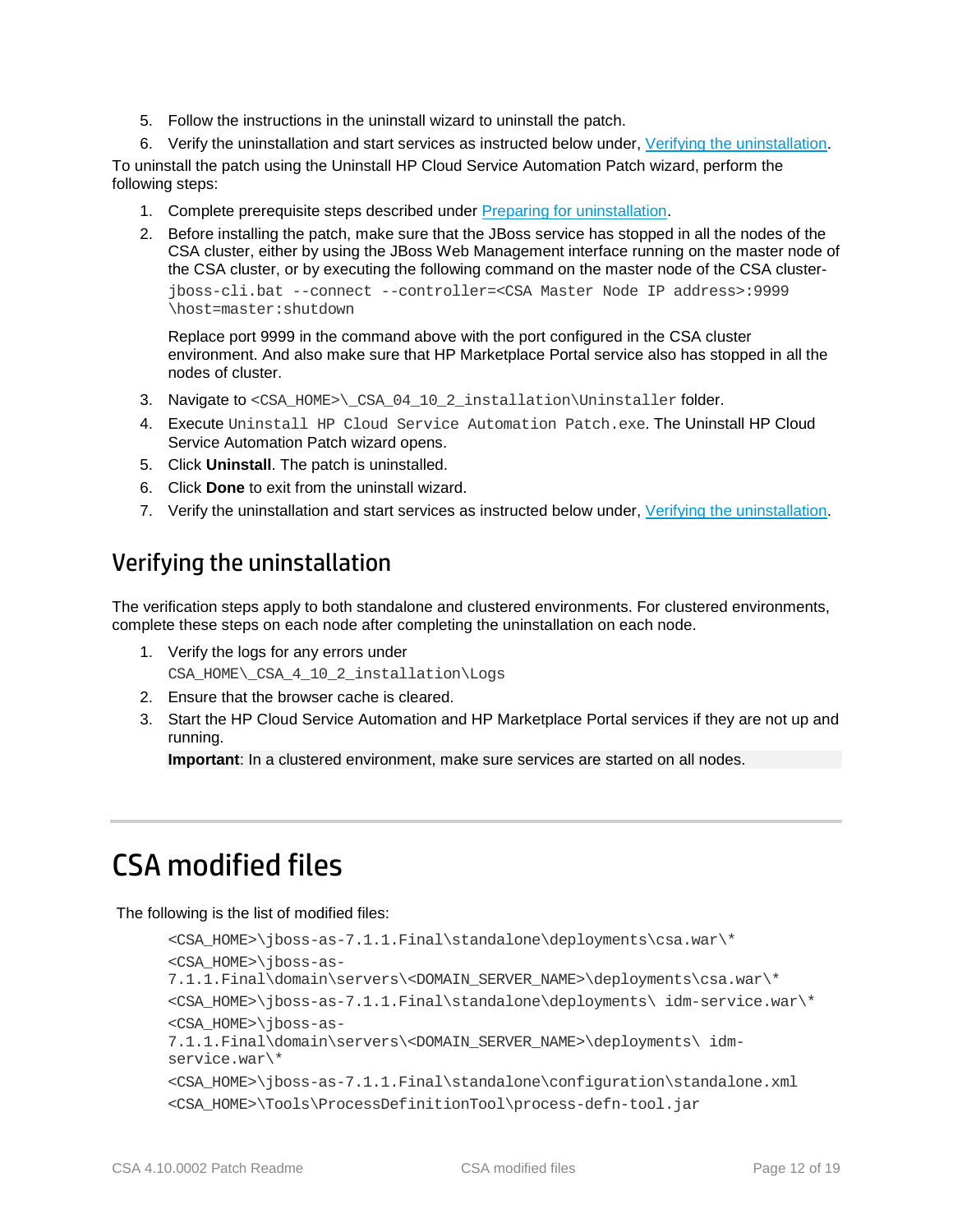```
<CSA_HOME>\Tools\ContentArchiveTool\content-archive-tool.jar
<CSA_HOME>\Tools\ComponentTool\component-tool.jar
<CSA_HOME>\Tools\DBPurgeTool\db-purge-tool.jar
<CSA_HOME>\Tools\ProviderTool\provider-tool.jar
<CSA_HOME>\Tools\ConfigurationTool\configuration-tool.jar
<CSA_HOME>\Tools\SchemaInstallationTool\schema-installation-tool.jar
<CSA_HOME>\jboss-as-7.1.1.Final\standalone\deployments\idm-service.war\WEB-
INF\lib\idm-ldap-1.3.1-SNAPSHOT.jar replacing idm-ldap-1.3.0-SNAPSHOT.jar
<CSA_HOME>\jboss-as-
7.1.1.Final\domain\servers\<DOMAIN_SERVER_NAME>\deployments\idm-
service.war\WEB-INF\lib\idm-ldap-1.3.1-SNAPSHOT.jar replacing idm-ldap-
1.3.0-SNAPSHOT.jar
<CSA_HOME>\portal\*
<CSA_HOME>\ node.js\*
<CSA HOME>\CSAKit-4.1\0O Flow Content\10X\0010-csa-cp-4.10.003.jar<CSA_HOME>\Tools\ComponentTool\contentpacks\CSA-AMAZON-CP-4.10.0001.jar
<CSA_HOME>\openjre\lib\security\java.security (Not for all platform)
```
Where, <CSA\_HOME> refers to the location where CSA is installed.

Though \*.war and portal folders are replaced by the patch, the customizable files mentioned in the below section are retained.

Any customizations on the following files are retained after the patch installation:

```
<CSA_HOME>\jboss-as-7.1.1.Final\standalone\deployments\csa.war\WEB-
INF\classes\csa.properties 
<CSA_HOME>\jboss-as-7.1.1.Final\standalone\deployments\csa.war\WEB-
INF\applicationContext.xml
<CSA_HOME>\jboss-as-7.1.1.Final\standalone\deployments\csa.war\WEB-
INF\hpssoConfiguration.xml
<CSA_HOME>\jboss-as-7.1.1.Final\standalone\deployments\csa.war\WEB-
INF\applicationContext-security.xml
<CSA_HOME>\jboss-as-7.1.1.Final\standalone\deployments\csa.war\WEB-
INF\web.xml
<CSA_HOME>\jboss-as-7.1.1.Final\standalone\deployments\csa.war\images\*
<CSA_HOME>\jboss-as-
7.1.1.Final\standalone\deployments\csa.war\propertysources\*
<CSA_HOME>\jboss-as-7.1.1.Final\standalone\deployments\csa.war\custom-
content\*
<CSA_HOME>\jboss-as-
7.1.1.Final\domain\servers\<DOMAIN_SERVER_NAME>\deployments\csa.war\WEB-
INF\classes\csa.properties 
<CSA_HOME>\jboss-as-
7.1.1.Final\domain\servers\<DOMAIN_SERVER_NAME>\deployments\csa.war\WEB-
INF\applicationContext.xml
<CSA_HOME>\jboss-as-
7.1.1.Final\domain\servers\<DOMAIN_SERVER_NAME>\deployments\csa.war\WEB-
INF\hpssoConfiguration.xml
<CSA_HOME>\jboss-as-
7.1.1.Final\domain\servers\<DOMAIN_SERVER_NAME>\deployments\csa.war\WEB-
INF\applicationContext-security.xml
```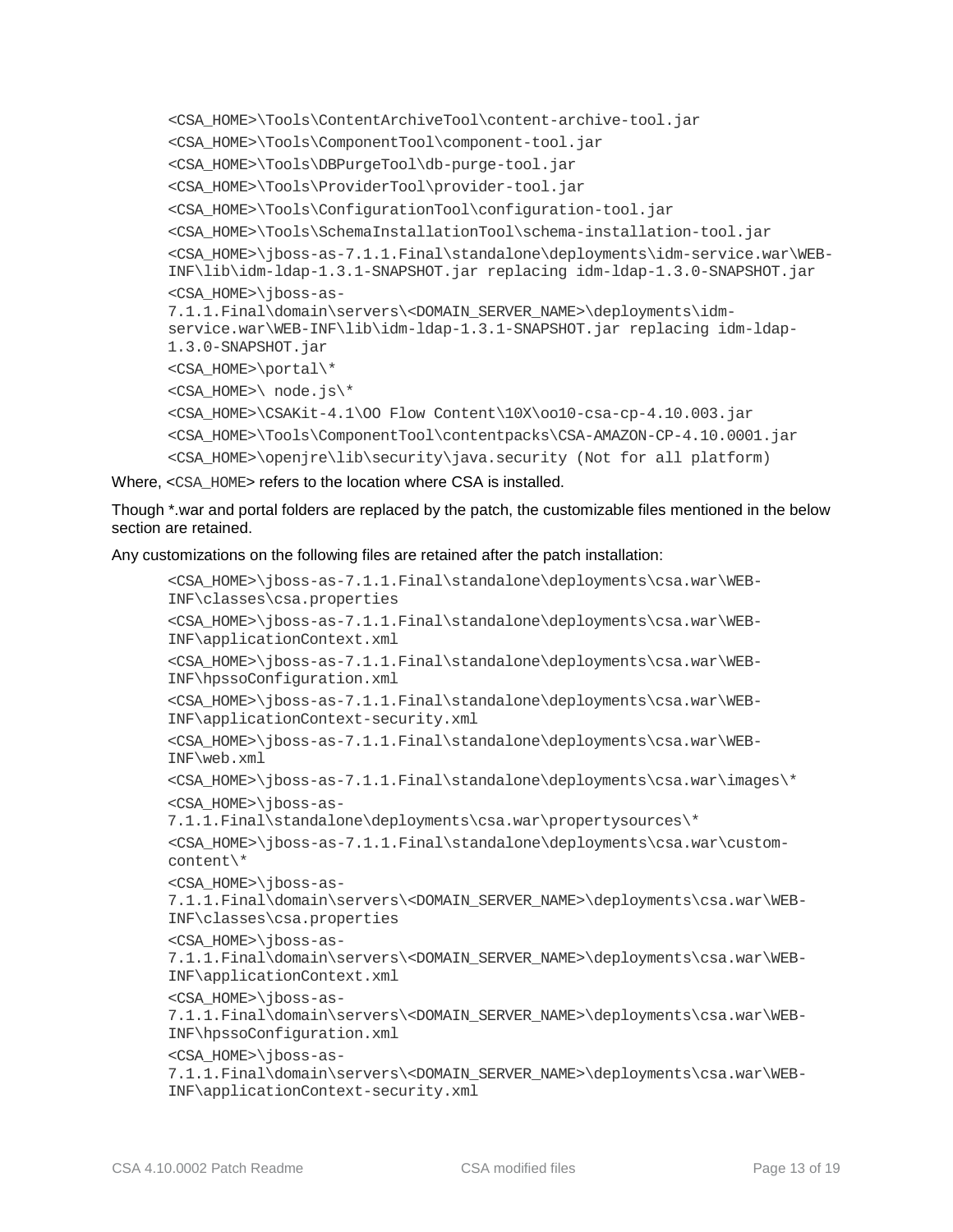```
<CSA_HOME>\jboss-as-
7.1.1.Final\domain\servers\<DOMAIN_SERVER_NAME>\deployments\csa.war\WEB-
INF\web.xml
<CSA_HOME>\jboss-as-
7.1.1.Final\domain\servers\<DOMAIN_SERVER_NAME>\deployments\csa.war\images\
*
<CSA_HOME>\jboss-as-
7.1.1.Final\domain\servers\<DOMAIN_SERVER_NAME>\deployments\csa.war\propert
ysources\*
<CSA_HOME>\jboss-as-
7.1.1.Final\domain\servers\<DOMAIN_SERVER_NAME>\deployments\csa.war\custom-
content\*
<CSA_HOME>\portal\node_modules\mpp-server\conf\*
```
## <span id="page-13-0"></span>Appendix

### <span id="page-13-1"></span>Steps to modify the provider flow to fix the plain text password issue

CSA Access point API has been updated to return the provider password in obfuscated format, if you provides the additional parameter "obfuscate".

[https://localhost:8444/csa/rest/artifact/fastview/<providerId>?userIdentifier=<userIdentifier>&view=access](https://localhost:8444/csa/rest/artifact/fastview/&obfuscate) [point&obfuscate](https://localhost:8444/csa/rest/artifact/fastview/&obfuscate)

This change has been accommodated in Integration content "Get resource provider Access details" where this step always returns the password in obfuscated format.

You must perform the following steps to make the changes in all the provider flows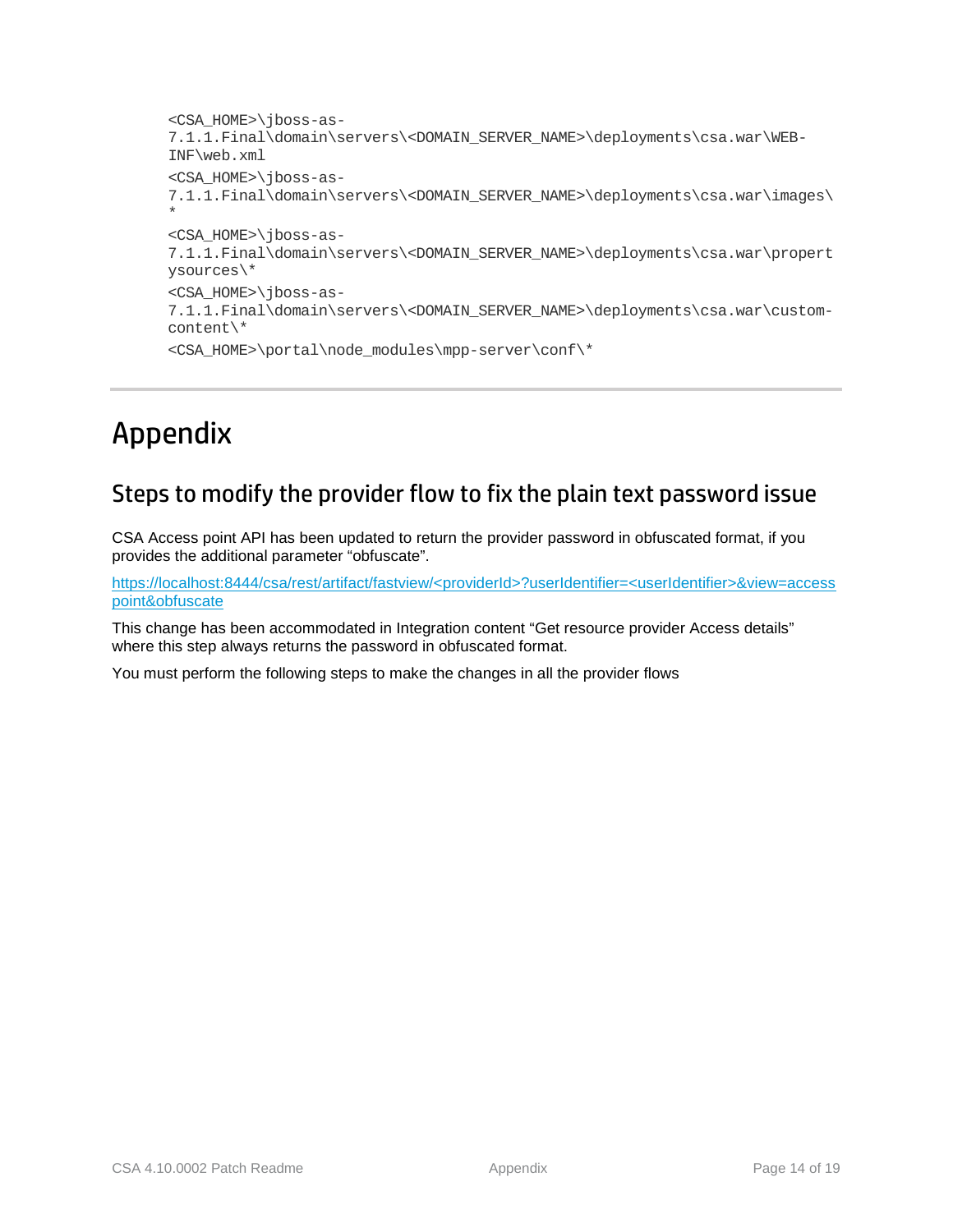• Go to Integration content "Get Resource Provider Access Details":

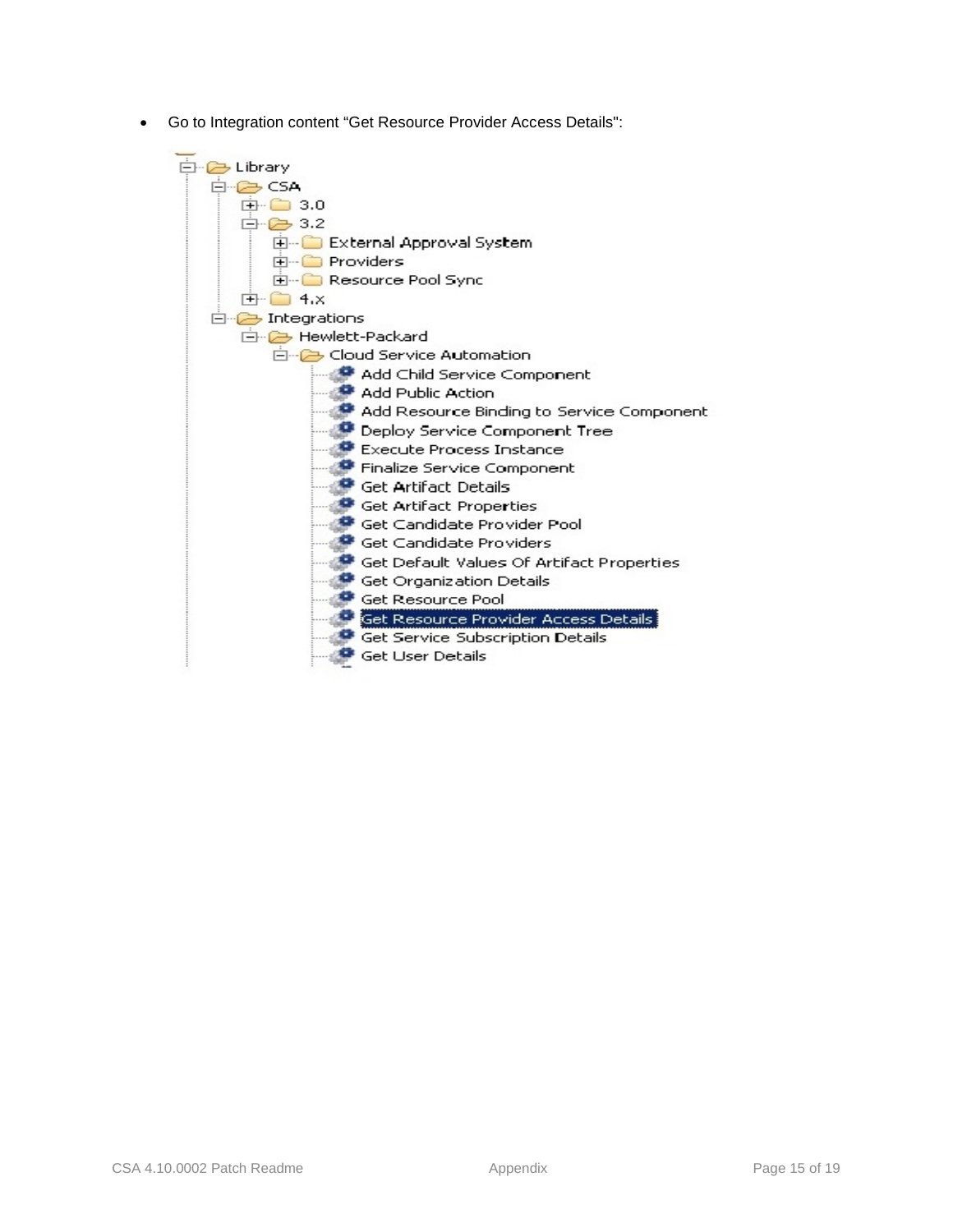• Right click and select References, select "What uses this?" This gives list of flows where the operation is getting used.

| 白 Cloud Service Automation<br>Add Child Service Component<br><sup>●</sup> Add Public Action<br>Add Resource Binding to Service Component |                  |   |                     |
|------------------------------------------------------------------------------------------------------------------------------------------|------------------|---|---------------------|
| Deploy Service Component Tree                                                                                                            |                  |   |                     |
| Execute Process Instance                                                                                                                 |                  |   |                     |
| Finalize Service Component                                                                                                               |                  |   |                     |
| Get Artifact Details                                                                                                                     |                  |   |                     |
| Get Artifact Properties                                                                                                                  |                  |   |                     |
| Get Candidate Provider Pool                                                                                                              |                  |   |                     |
| Get Candidate Providers                                                                                                                  |                  |   |                     |
| Get Default Values Of Artifact Properties                                                                                                |                  |   |                     |
| Get Organization Details<br>Get Resource Pool                                                                                            |                  |   |                     |
| Get Resource Provider Access Details                                                                                                     |                  |   |                     |
| Get Service Subscription Details                                                                                                         | Open             |   |                     |
| <sup>●</sup> Get User Details                                                                                                            |                  |   |                     |
| Get User Identifier                                                                                                                      | Debug            |   |                     |
| Invoke Clone Process Instance                                                                                                            | Rename           |   |                     |
| Poll Life Cycle Engine                                                                                                                   | Delete           |   |                     |
| Poll Process Instance                                                                                                                    |                  |   |                     |
| Send Email Notification                                                                                                                  | Edit             |   |                     |
| Update Approval Status                                                                                                                   | References       | ▶ | What uses this?     |
| Update Process Instance State                                                                                                            | <b>SCM</b>       |   | What does this use? |
| Update Resource Pool Capacity                                                                                                            | Properties       |   |                     |
| Update Resource Pool Utilization                                                                                                         |                  |   |                     |
| Update Service Component Display Na                                                                                                      | Local History    |   |                     |
| Update Service Component Property<br><b>Britannia Habitannia (n. 1</b>                                                                   | Show in Explorer |   |                     |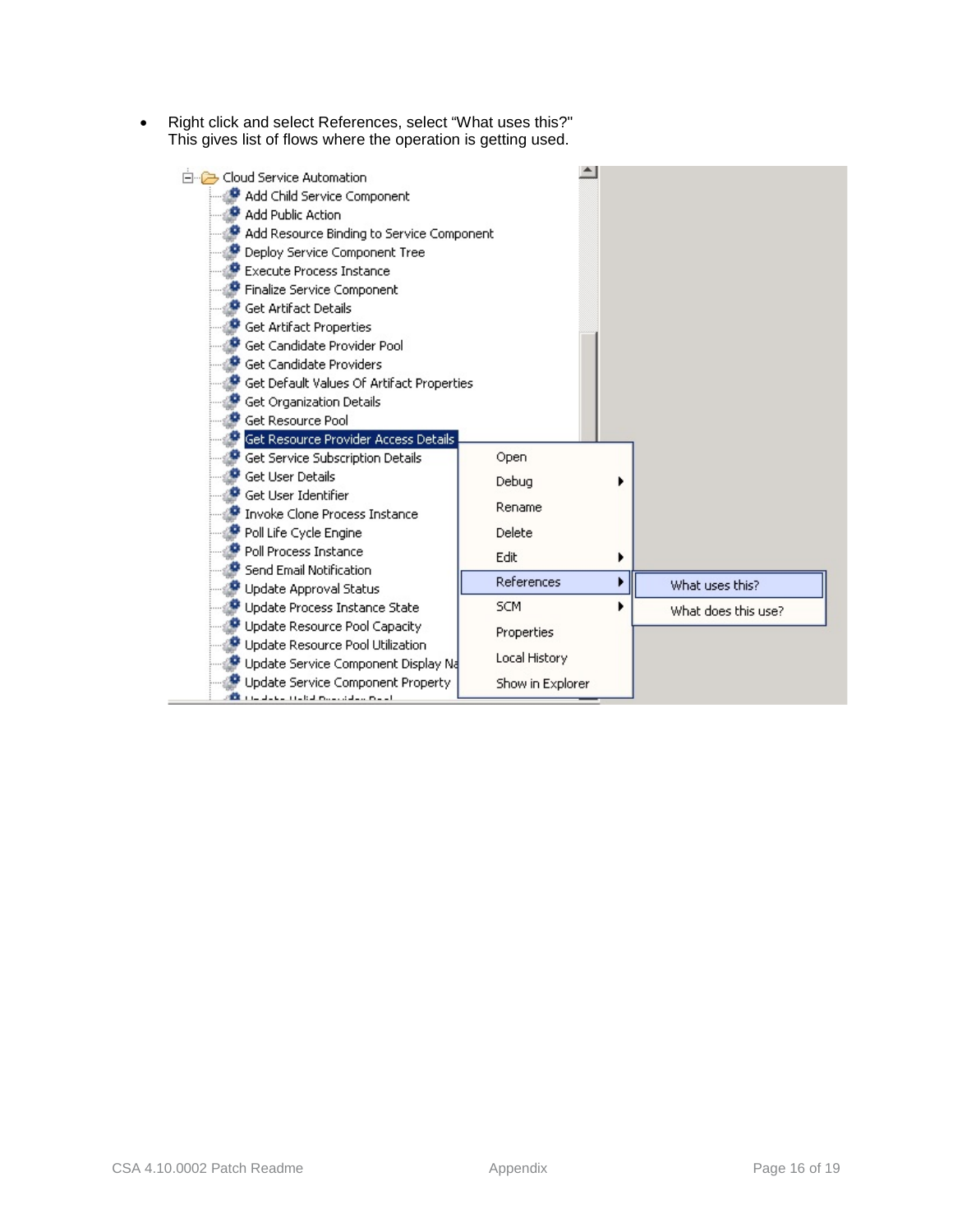- Select the flow where you want to make the changes.
- Go to step "Get Resource Provider Access Details" step in flow, Right-click and select properties.

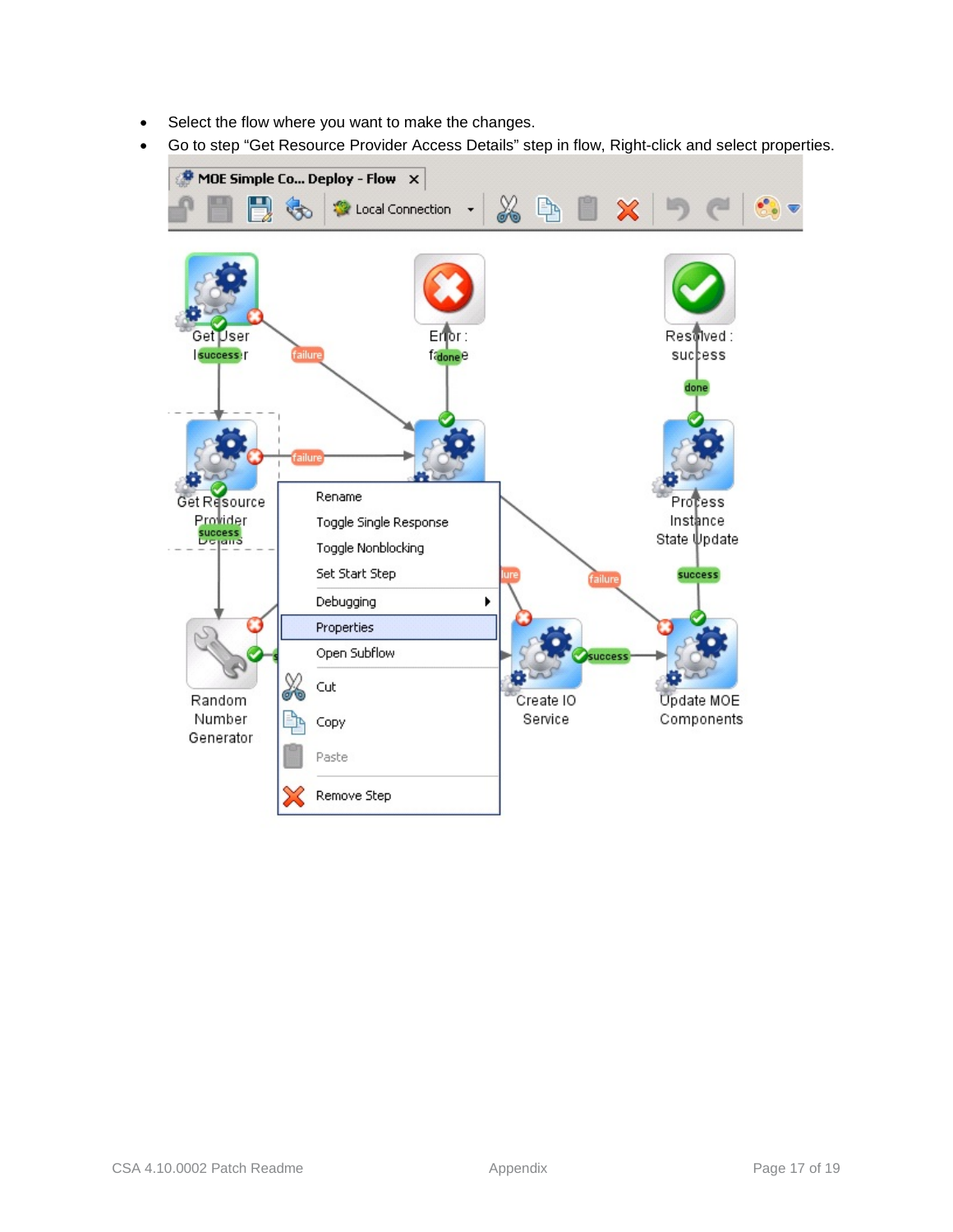• Enable the last property "providerPassword" and don't assign any value to it.

| Inspector                                |           |                                                               |   |   |                   |              |                                |             | $ +$                                   |
|------------------------------------------|-----------|---------------------------------------------------------------|---|---|-------------------|--------------|--------------------------------|-------------|----------------------------------------|
| Step Name: Get Resource Provider Details |           |                                                               |   |   |                   |              |                                |             |                                        |
|                                          |           | Inputs Results   Display   Description   Advanced   Scriptlet |   |   |                   |              |                                |             |                                        |
| <b>Inputs Summary</b><br>$\triangle$     |           |                                                               |   |   |                   |              |                                |             | 4   X                                  |
|                                          |           |                                                               |   |   |                   |              |                                |             |                                        |
|                                          | Add Input | Remove Input                                                  | 合 | 业 |                   |              |                                |             |                                        |
|                                          |           | Input                                                         |   |   | Required          | Type         |                                | <b>From</b> |                                        |
| providerId                               |           |                                                               |   |   | $\overline{\vee}$ | Single Value | Prompt User                    |             |                                        |
| userIdentifier                           |           |                                                               |   |   | $\overline{\vee}$ | Single Value | Prompt User                    |             |                                        |
| timeout                                  |           |                                                               |   |   | г                 | Single Value | Prompt User                    |             |                                        |
| socketTimeout                            |           |                                                               |   |   |                   | Single Value | Prompt User                    |             |                                        |
| useCookies                               |           |                                                               |   |   |                   | Single Value | Prompt User                    |             |                                        |
| trustAllRoots                            |           |                                                               |   |   |                   | Single Value | Prompt User                    |             |                                        |
| proxy                                    |           |                                                               |   |   |                   | Single Value | Prompt User                    |             |                                        |
| proxyPort                                |           |                                                               |   |   | г                 | Single Value | Prompt User                    |             |                                        |
| proxyUsername                            |           |                                                               |   |   |                   | Single Value | Prompt User                    |             |                                        |
| proxyPassword                            |           |                                                               |   |   |                   | Single Value | Prompt User                    |             |                                        |
| encodeLIRL                               |           |                                                               |   |   |                   | Single Value | Prompt User                    |             |                                        |
| <b>FollowRedirects</b>                   |           |                                                               |   |   |                   | Single Value | Prompt User                    |             |                                        |
| userAgent                                |           |                                                               |   |   |                   | Single Value | Prompt User                    |             |                                        |
| authType                                 |           |                                                               |   |   |                   | Single Value | Prompt User                    |             |                                        |
| kerberosConfFile                         |           |                                                               |   |   |                   | Single Value | Prompt User                    |             |                                        |
| keystore                                 |           |                                                               |   |   |                   | Single Value | Prompt User                    |             |                                        |
| keystorePassword                         |           |                                                               |   |   |                   | Single Value | Prompt User                    |             | <b>THE PERSON SERVES SERVES SERVES</b> |
| trustKeystore                            |           |                                                               |   |   |                   | Single Value | Prompt User                    |             |                                        |
| trustPassword                            |           |                                                               |   |   | ┍                 | Single Value | - Prompt User                  |             |                                        |
| providerPassword                         |           |                                                               |   |   | г                 | Single Value | $\blacktriangleright$   Value: |             | 國                                      |

<span id="page-17-0"></span>"Save" the workflow.

## Additional information

### HP Software Support

This web site provides contact information and details about the products, services, and support that HP Software offers. For more information, visit the HP Support web site at: [HP Software Support Online.](https://softwaresupport.hp.com/)

HP Software support provides customer self-solve capabilities. It provides a fast and efficient way to access interactive technical support tools needed to manage your business.

As a valued support customer, you can benefit by being able to:

- Search for knowledge documents of interest
- Submit and track progress on support cases
- Submit enhancement requests online
- Download software patches
- Manage a support contract
- Look up HP support contacts
- Review information about available services
- Enter discussions with other software customers
- Research and register for software training

To access the Self-Solve knowledge base, click Search. Use the filter panel to search for knowledge documents, product manuals, patches, or any kind of available documentation type.

**Note:** Most of the support areas require that you register as an HP Passport user and sign in. Many also require an active support contract. To find more information about support access levels, go to: [Access](https://softwaresupport.hp.com/web/softwaresupport/access-levels)